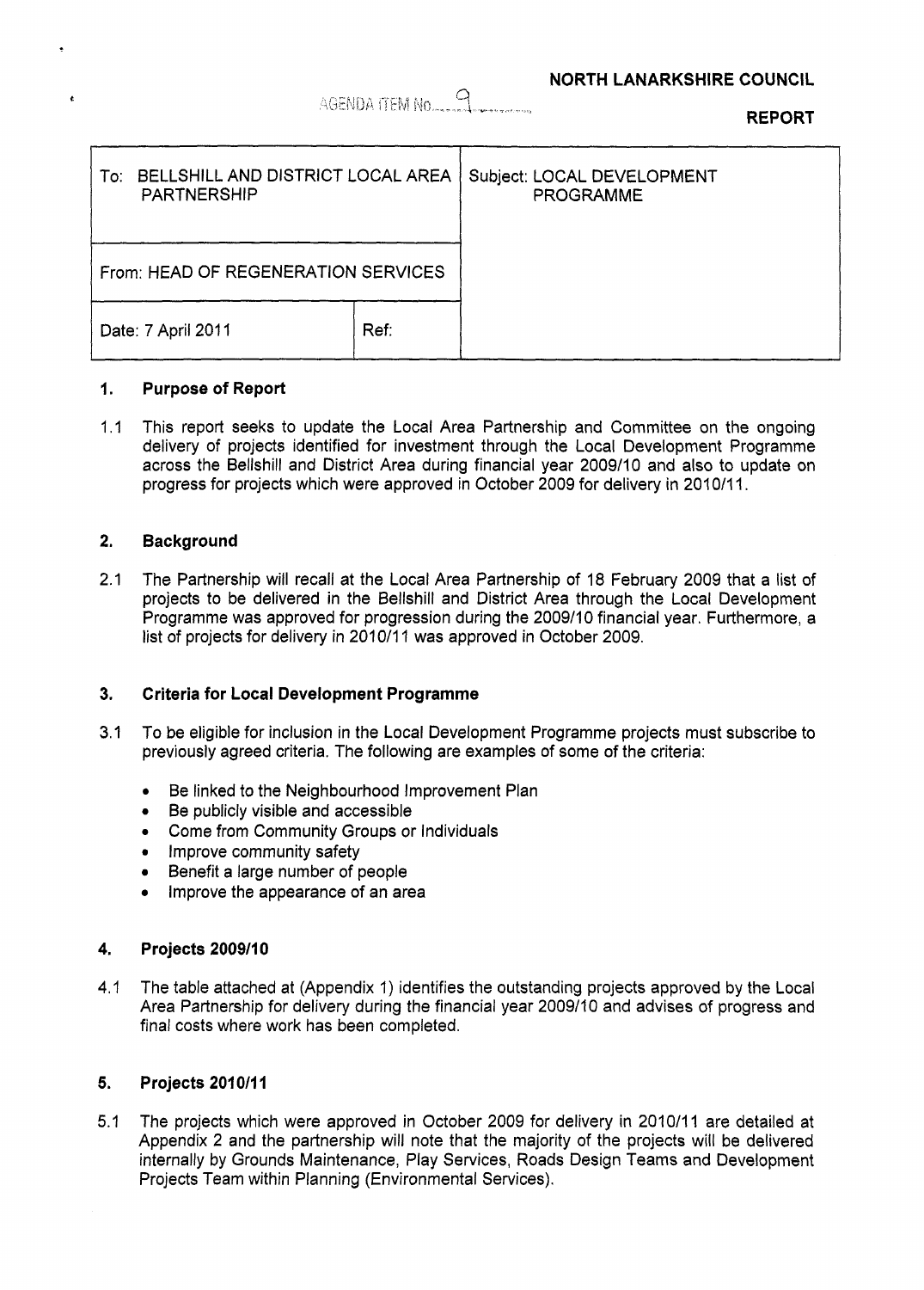## **5.2 Projects 201 1/12**

The Council in December 2010 agreed to reduce the Local Area Partnerships from six to three and in addition it was agreed to reduce the Local Development Programme Fund from £2.93m to £1m in 2011/12.

Two options for the reduction of the Local Area Partnerships are currently out for consultation and a further report will be considered at the Policy & Resources meeting in June 2011 which will also show the budget proposals for the Local Development Programme.

In this regard it is anticipated that the projects will be submitted to a Local Area Partnership later on this year for approval.

## **6. Corporate Considerations**

6.1 The Local Development Programme highlights the Council's commitment to neighbourhood regeneration and the value of the Local Area Partnerships.

## **7. Recommendations**

- 7.1 It is recommended that the Local Area Partnership note and approve:
	- (i) the progress in relation to the delivery of the projects in and 2009110 (Appendix 1) through the Local Development Programme;
	- (ii) progress in terms of projects for delivery in 2010/11; (Appendix 2)
	- (iii) that further progress on the current projects will be reported to future meetings of the LAP and
	- (iv) projects for 201 1/12 will be presented at a future LAP for approval.

**Maureen McConachie of Regeneration Services**  Local Government Access to Information Act: for further information about this report, please contact Matt Costello on 01698 403769. (7 April 201 1)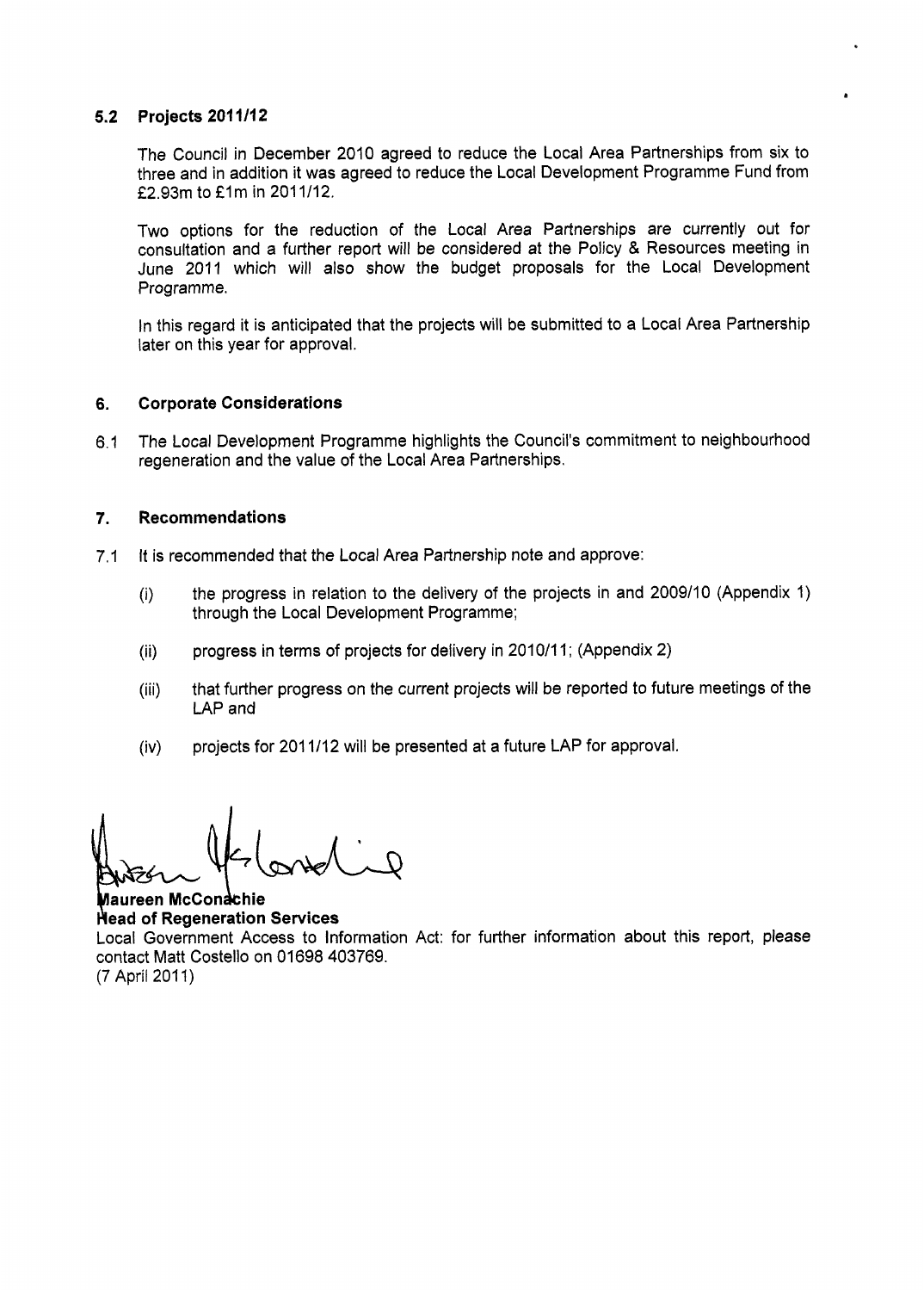# **Appendix 1**

# **Bellshill and District Local Development Programme 2009/10**

"

| Site and Address Project   Indicative/ |                     | Ref No.   Final Cost | <i><b>Status</b></i>           |
|----------------------------------------|---------------------|----------------------|--------------------------------|
| Bellshill - Lane at<br>Holm Gardens    | 09/10<br><b>B15</b> | £7,526 $(F)$         | Work Completed - February 2011 |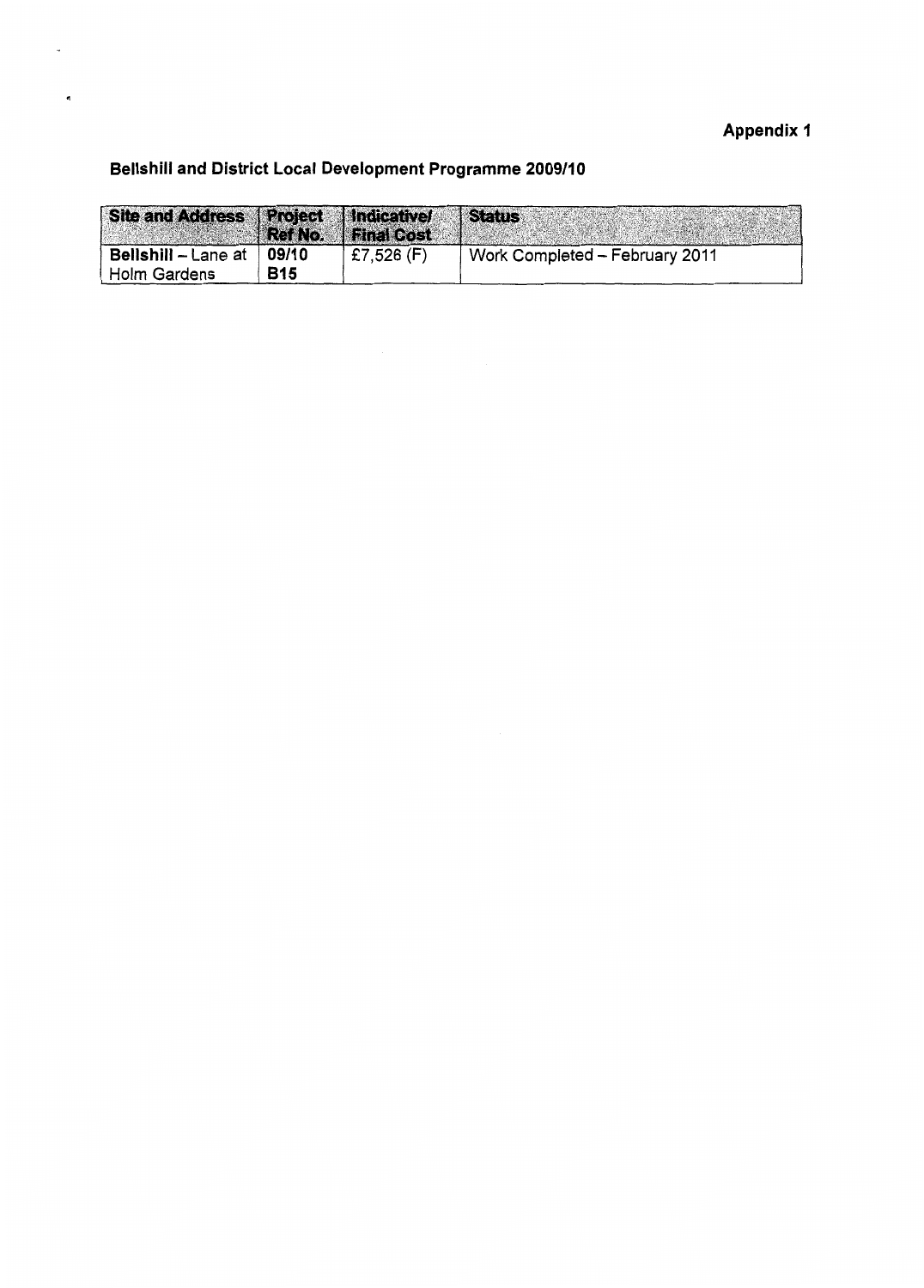# **Appendix 2**

 $\hat{\mathbf{z}}$ 

| Bellshill and District Local Development Programme 2010/11 |                    |                    |                                                                                                                                                                                                                                |  |
|------------------------------------------------------------|--------------------|--------------------|--------------------------------------------------------------------------------------------------------------------------------------------------------------------------------------------------------------------------------|--|
| <b>Site and Address</b>                                    | Project<br>Ref No. | Indicative<br>Cost | <b>Status</b>                                                                                                                                                                                                                  |  |
| <b>Clydesdale Rd</b><br><b>Bellshill</b>                   | 10/11B01           | £15,000            | Work Completed September 2010.                                                                                                                                                                                                 |  |
| <b>Myrtle Rd</b><br><b>Viewpark</b>                        | 10/11B02           | £20,000            | Work Completed Oct 2010                                                                                                                                                                                                        |  |
| <b>Shirrel Burn</b>                                        | 10/11B03           | £20,000            | Discussions have been held with Grounds<br>maintenance regarding this project. Unable<br>to proceed due to essential road works in<br>area.                                                                                    |  |
| <b>Olive Court</b>                                         | 10/11B04           | £35,700            | Main works completed in October 2010.<br>Additional lighting to be installed                                                                                                                                                   |  |
| Caledonian<br><b>Avenue Bellshill</b>                      | 10/11B05           | £10,000            | This project will not proceed due to the<br>proposed development of a park and ride<br>facility in this area. The funding will be<br>utilised to support other projects re CCTV<br>Relocation                                  |  |
| <b>Viewpark Glen</b>                                       | 10/11B06           | £20,000            | Details of the work to be undertaken have<br>been submitted by the Central Scotland<br>forestry trust and work is ongoing                                                                                                      |  |
| <b>McDougall Quad</b><br>at Strathclyde<br>Park            | 10/11B07           | £8,000             | This project was brought forward to 09/10<br>and work has now been completed.                                                                                                                                                  |  |
| <b>Aitkenhead Rd</b><br>Tannochside                        | 10/11B08           | £3,000             | Details of the work to be undertaken have<br>been submitted by the local residents group<br>and the funding will contribute to this work                                                                                       |  |
| <b>Babylon</b><br><b>Ave/Lawmuir Rd</b><br>(Footfield Rd)  | 10/11B09           | £15,000            | Following consultation with roads section,<br>this site has been deemed unsuitable for car<br>parking due to safety concerns. Works<br>approved at Hamilcombe Rd - see B30                                                     |  |
| <b>Glencalder Cres</b><br><b>Bellshill</b>                 | 10/11B10           | £20,000            | Site Visit has taken place re this car parking<br>project, there are issues regarding the cost<br>effectiveness of this project due to the high<br>cost of diverting existing services. Project<br>removed from approved list. |  |
| <b>Easterwood Cres</b><br>Viewpark                         | 10/11B11           | £25,000            | Work completed January 2011                                                                                                                                                                                                    |  |
| <b>Liberty Rd</b><br>Garden                                | 10/11B12           | £10,000            | Work completed March 2011                                                                                                                                                                                                      |  |
| <b>Ella Gardens</b><br><b>Bellshill</b>                    | 10/11B13           | £15,000            | Costs of moving essential services are<br>prohibitive. Project removed from approved<br>list                                                                                                                                   |  |
| <b>Calder Bridge</b>                                       | 10/11B14           | £20,000            | Clearance of overgrown are and installation<br>of CCTV in area - work ongoing                                                                                                                                                  |  |
| Cuckoo Way<br>Holytown                                     | 10/11B15           | £45,000            | Contract awarded in February 2011, due for<br>completion March 2011                                                                                                                                                            |  |
| <b>Sixth St</b><br><b>Birkenshaw</b>                       | 10/11B16           | £10,000            | Completed July 2010                                                                                                                                                                                                            |  |
| <b>King George V</b><br>Park Mossend                       | 10/11B17           | £20,000            | Completed September 2010                                                                                                                                                                                                       |  |